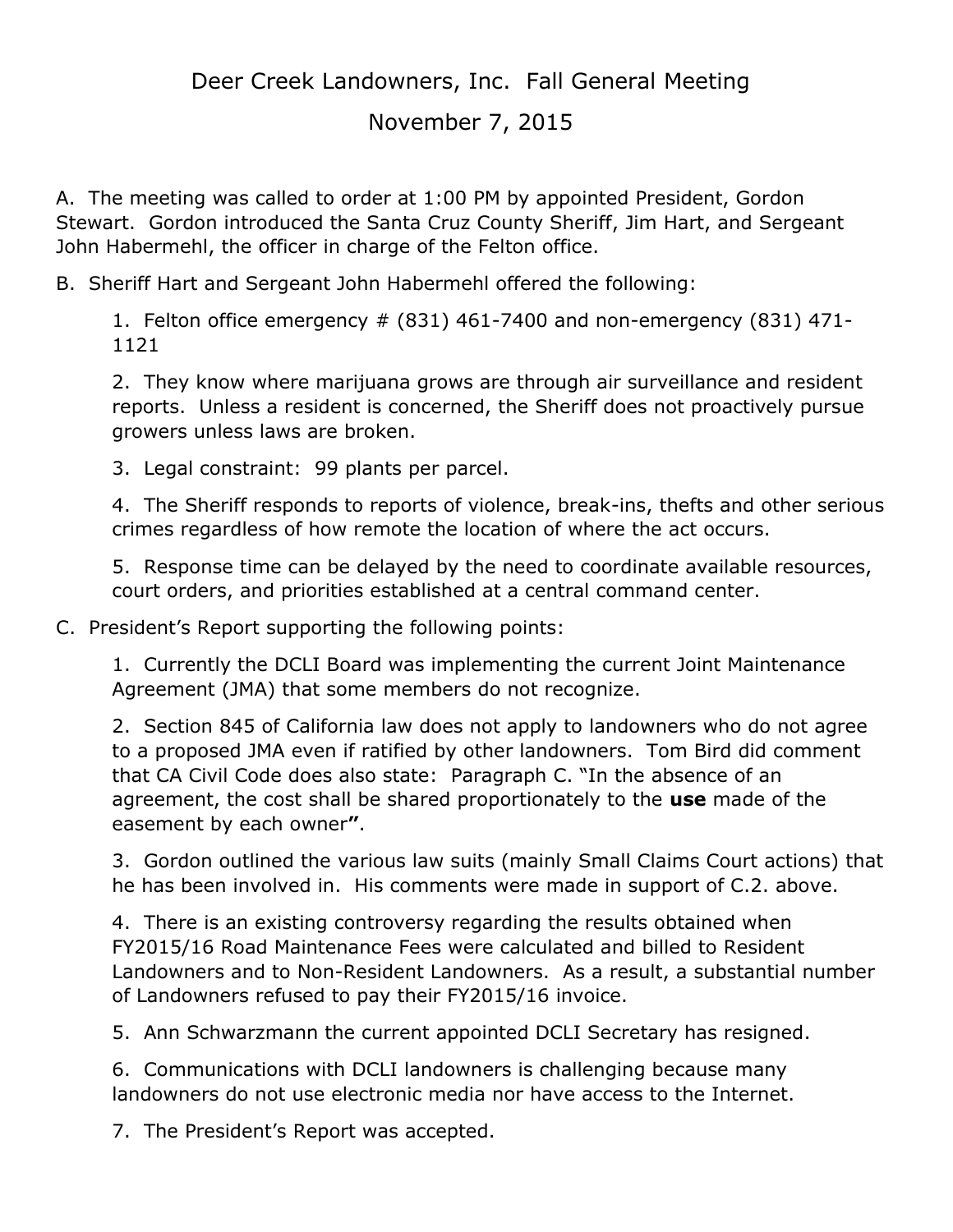D. In the absence of the Secretary Gordon presented her report stating the following actions taken since the Spring DCLI General Meeting:

1. The previous Board met four times from November 2014 thru April 2015. The current Board met seven times and Board positions (President, Road Manager, Secretary, Treasurer, and three Directors at large) were appointed by the Board.

2. Six demands for escrow were processed. (Presumably this means that Road Maintenance Fees Balances Due were provided to Title Companies for collection upon the sale of parcels within DCLI's sphere of interest.)

3. Seven liens were removed by the Board.

4. The state form required for non-profit corporations, California Statement of Information, was filed.

5. The Secretary's Report was accepted.

E. Because of the absence of the Road Manager, Greg Haagenson, no Road Manager report was available.

F. Treasurer's Report was given be acting Treasurer, John Miller

1. Starting with the conversion of the previous Treasurer's (Joy Mundy) Quicken personal financial data base to the Quick Books business reporting system, John succeeded in translating the Road Maintenance Fee calculations into Excel spreadsheet format and produced the FY2015/16 invoices.

- 2. John provided the following summary of financial data:
	- a. \$13,625 May 1, 2015 Bank account balance
	- b. + 591 2014-15 Income
	- c. 9,604 2014-15 Expenditures (roadwork)
	- d. 1,737 2015-16 Expenditures (insurance, software, etc.)
	- e. +23,722 2015-16 Income
	- f. 26,597 November 6, 2015 Bank account balance
	- g. 5,000 "Emergency Fund"
	- h. **\$21,597** Balance Available to Spend

3. John provided an "Invoices" report that showed **95** billable parcels for the time period May 2015 thru April 2016 with **31** paid up billings and **\$113,411.00** in unpaid DCLI Road Maintenance Fees Balances Due.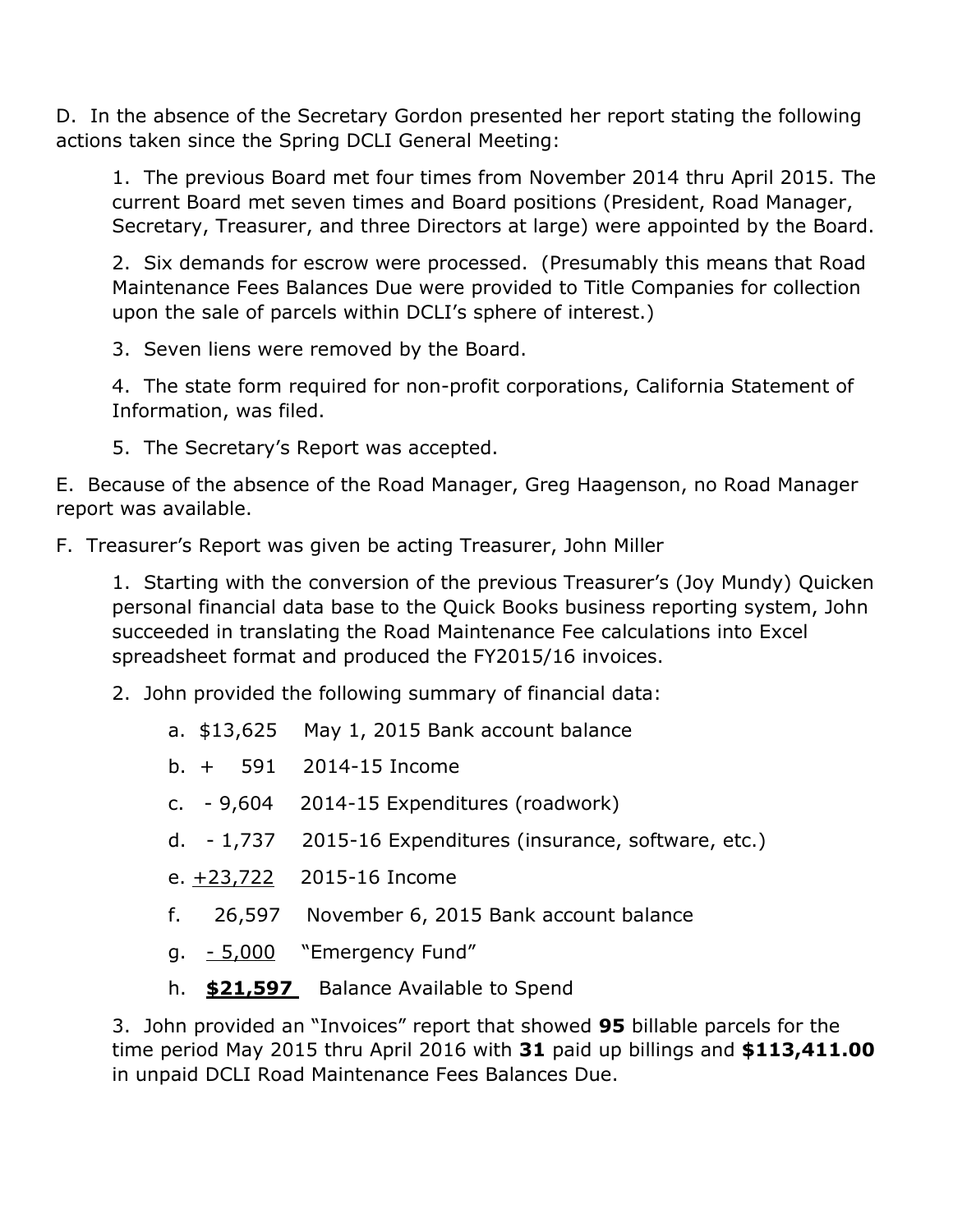4. Directors & Officers liability insurance was paid, but DCLI liability insurance was allowed to lapse due to his analysis which suggested that claims were likely to be uncollectable.

5. Roughly \$50K was billed out for FY2015/16 and \$25K has been collected thru November 6, 2015.

6. The Treasurer's Report was accepted.

G. In the current JMA a QUORUM for voting purposes is defined as "30% of the members of the Road Association, including proxies". After collecting and counting proxies and verifying the Member Meeting Sign-in sheets, it was established that a quorum was present.

H. Elections were conducted as follows:

1. A motion was made keep the President, Treasurer, and two directors at large normally elected at the Spring General Meeting, but in this case who were appointed without a quorum of Members present, through their current terms. Their current terms would extend to the 2016 Spring General Meeting.

2. After much discussion, a motion to this effect was made, seconded and rejected.

3. Since the current Board members were appointed without a quorum of Members present, it was proposed that ALL Board members be elected at the current meeting, rather than electing only the Secretary, Road Manger and one director at large as specified in the JMA.

4. After much discussion, a motion to this effect was made, seconded and carried.

5. Nominations were solicited for President, Treasurer, Secretary, and Road Manager. An election was held via secret ballot. The following people were elected:

- a. President Tys Sniffen
- b. Treasurer John Miller
- c. Secretary Ron Chandik
- d. Road Manager Tom Bird

6. Next, nominations for the three Directors-at-Large were solicited. Since only three candidates agreed to run, they were declared elected by proclamation. The following people were elected:

- a. Director #1 Marco Volpe
- b. Director  $#2 -$  Jay McClelland
- c. Director #3 Dave McGuire